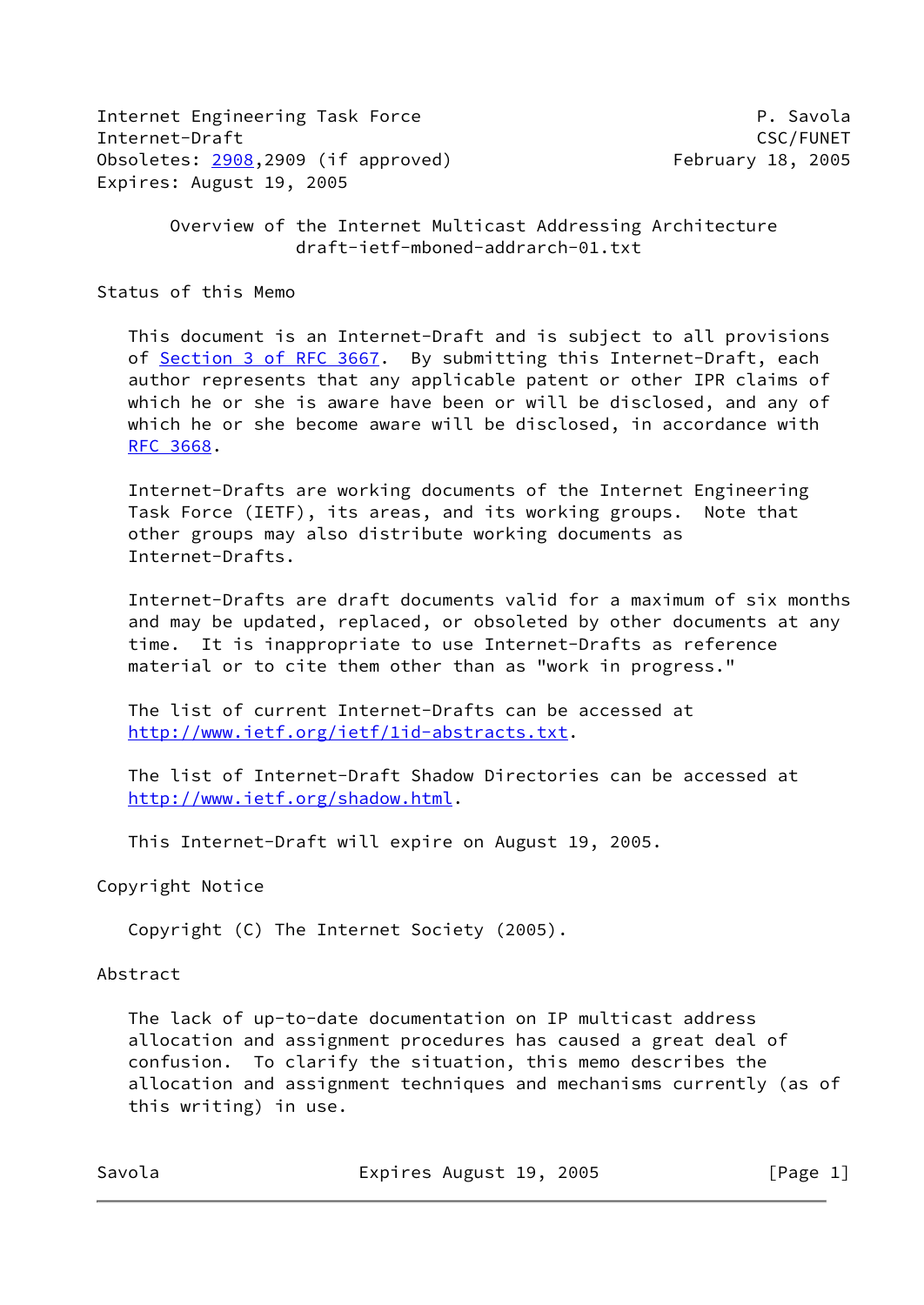Table of Contents

| 1.                                                                                              |  |  |
|-------------------------------------------------------------------------------------------------|--|--|
| Terminology: Allocation or Assignment 3<br>1.1                                                  |  |  |
| $\underline{2}$ . Multicast Address Allocation 4                                                |  |  |
| 2.1                                                                                             |  |  |
| 2.1.1                                                                                           |  |  |
| Unicast-prefix -based Allocation $\frac{4}{5}$<br>2.1.2                                         |  |  |
| Scope-relative Allocation $\ldots \ldots \ldots \ldots \ldots$<br>2.2                           |  |  |
| Static IANA Allocation 6<br>2.3                                                                 |  |  |
| 2.4                                                                                             |  |  |
| 3. Multicast Address Assignment 6                                                               |  |  |
| 3.1                                                                                             |  |  |
| SSM Assignment inside the Node $\frac{7}{2}$<br>3.2                                             |  |  |
| Manually Configured Assignment $\frac{7}{2}$<br>3.3                                             |  |  |
| 3.4                                                                                             |  |  |
| 3.5                                                                                             |  |  |
| 4. Summary and Future Directions 9                                                              |  |  |
| 4.1                                                                                             |  |  |
|                                                                                                 |  |  |
| 4.3                                                                                             |  |  |
| $\overline{5}$ .                                                                                |  |  |
| 6.                                                                                              |  |  |
| 7.<br>Security Considerations $\ldots \ldots \ldots \ldots \ldots \ldots \ldots \underline{11}$ |  |  |
| 8.                                                                                              |  |  |
| 8.1                                                                                             |  |  |
| Informative References 12<br>8.2                                                                |  |  |
|                                                                                                 |  |  |
| <u>A</u> .                                                                                      |  |  |
| Multicast Address Discovery 15<br><b>B</b> .                                                    |  |  |
| Intellectual Property and Copyright Statements 16                                               |  |  |
|                                                                                                 |  |  |

Savola **Expires August 19, 2005** [Page 2]

<span id="page-1-1"></span>Internet-Draft Multicast Address Allocation/Assignment February 2005

<span id="page-1-0"></span>[1](#page-1-0). Introduction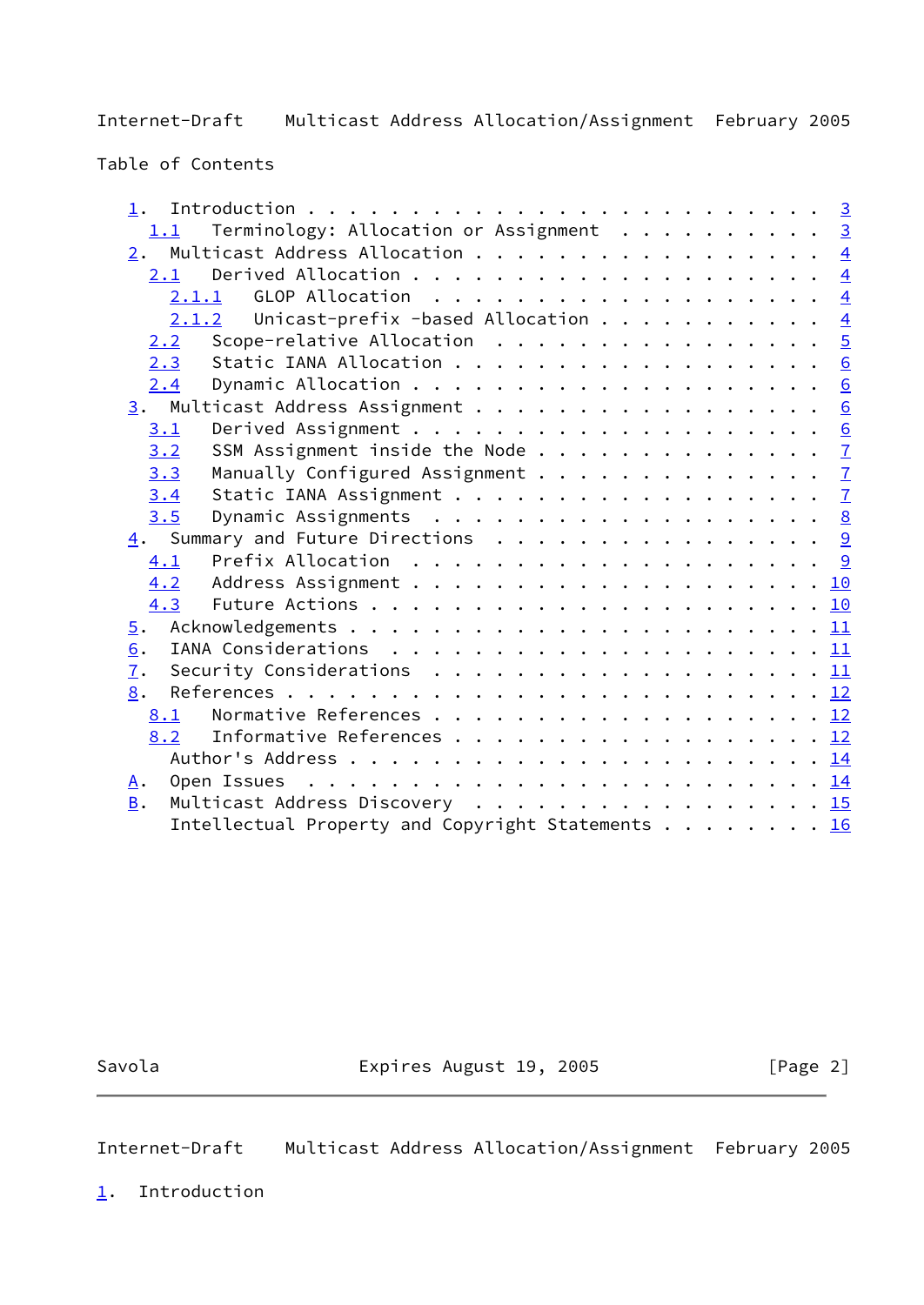Good, up-to-date documentation of IP multicast is close to non-existent. Particularly, this is an issue with multicast address allocations (to networks and sites) and assignments (to hosts and applications). This problem is stressed by the fact that there exists confusing or misleading documentation on the subject [\[RFC2908](https://datatracker.ietf.org/doc/pdf/rfc2908)]. The consequence is that those who wish to learn of IP multicast and how the addressing works do not get a clear view of the current situation.

 The aim of this document is to provide a brief overview of multicast addressing and allocation techniques. The term 'addressing architecture' refers to the set of addressing mechanisms and methods in an informal manner.

 It is important to note that Source-specific Multicast (SSM) [\[I-D.ietf-ssm-arch](#page-12-1)] does not have these addressing problems; hence, this document focuses on Any Source Multicast (ASM) model. The applicability of SSM has been briefly discussed in [\[I-D.ietf-mboned-ipv6-multicast-issues](#page-12-2)].

This memo obsoletes [RFC 2908](https://datatracker.ietf.org/doc/pdf/rfc2908) and [RFC 2909](https://datatracker.ietf.org/doc/pdf/rfc2909) and re-classifies them Historic.

<span id="page-2-0"></span>[1.1](#page-2-0) Terminology: Allocation or Assignment

 Almost all multicast documents and many other RFCs (such as DHCPv4 [\[RFC2131](https://datatracker.ietf.org/doc/pdf/rfc2131)] and DHCPv6 [\[RFC3315](https://datatracker.ietf.org/doc/pdf/rfc3315)]) have used the terms address "allocation" and "assignment" interchangeably. However, the operator and address management communities use these for two conceptually different processes.

 In unicast operations, address allocations refer to leasing a large block of addresses from Internet Assigned Numbers Authority (IANA) to a Regional Internet Registry (RIR), from RIR to a Local Internet Registry (LIR) possibly through a National Internet Registry (NIR). Address assignments, on the other hand, are the leases of smaller address blocks or even single addresses to the end-user sites or end-users themselves.

 Therefore, in this memo, we will separate the two different functions: "allocation" describes how larger blocks of addresses are obtained by the network operators, and "assignment" describes how applications, nodes or sets of nodes obtain a multicast address for their use.

Savola **Expires August 19, 2005** [Page 3]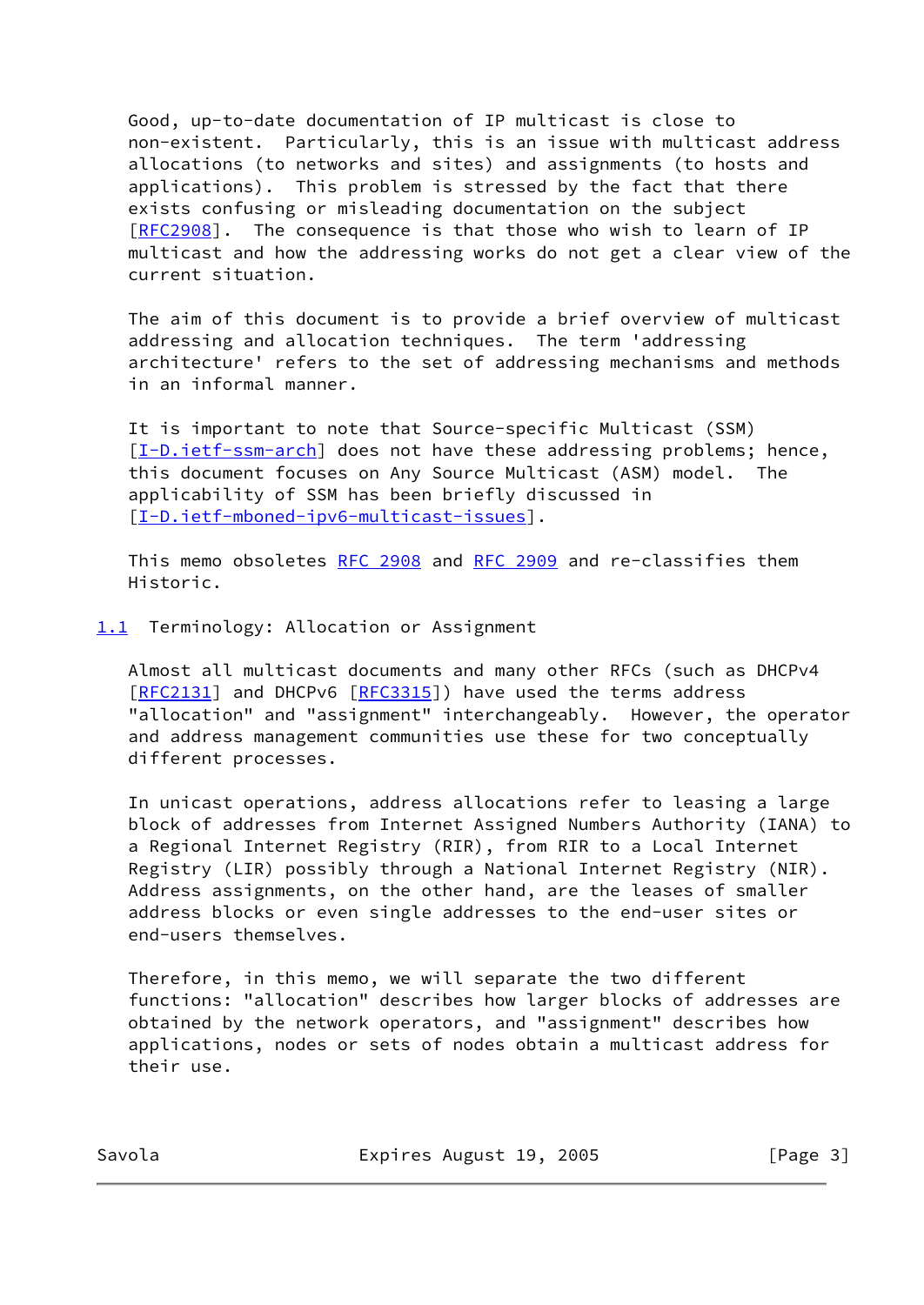#### <span id="page-3-1"></span><span id="page-3-0"></span>[2](#page-3-0). Multicast Address Allocation

 Multicast address allocation, i.e., how a network operator might be able to obtain a larger block of addresses, can be handled in a number of ways as described below.

 Note that these are all only pertinent to ASM -- SSM requires no address block allocation because the group address has only local significance (however, the address assignment inside the node is still an issue discussed in [Section 3.2\)](#page-6-1).

#### <span id="page-3-2"></span>[2.1](#page-3-2) Derived Allocation

 Derived allocations take the unicast prefix or some other properties of the network to determine unique multicast address allocations.

# <span id="page-3-3"></span>[2.1.1](#page-3-3) GLOP Allocation

GLOP address allocation [\[RFC3180](https://datatracker.ietf.org/doc/pdf/rfc3180)] inserts the 16-bit public Autonomous System (AS) number in the middle of the IPv4 multicast prefix 233.0.0.0/8, so that each AS number can get a /24 worth of multicast addresses. While this is sufficient for multicast testing or small scale use, it might not be sufficient in all cases for extensive multicast use.

 A minor operational debugging issue with GLOP addresses is that the connection between the AS and the prefix is not apparent from the prefix, but has to be calculated (e.g., from  $[REC3180]$ , AS 5662 maps to 233.22.30.0/24). A usage issue is that GLOP addresses are not tied to any prefix but to routing domains, so they cannot be used or calculated automatically.

### <span id="page-3-4"></span>[2.1.2](#page-3-4) Unicast-prefix -based Allocation

 [RFC 3306](https://datatracker.ietf.org/doc/pdf/rfc3306) [\[RFC3306](https://datatracker.ietf.org/doc/pdf/rfc3306)] describes a mechanism which embeds up to 64 first bits of an IPv6 unicast address in the prefix part of the IPv6 multicast address, leaving at least 32 bits of group-id space available after the prefix mapping.

#### A similar mapping has been proposed for IPv4

[\[I-D.ietf-mboned-ipv4-uni-based-mcast](#page-12-3)], but it provides a rather low amount of addresses (e.g., 1 per an IPv4 /24 block). While there exist large networks without an AS number of their own, this has not been seen to add sufficient value compared to GLOP addressing.

 The IPv6 unicast-prefix -based allocations are an extremely useful way to allow each network operator, even each subnet, obtain multicast addresses easily, through an easy computation. Further, as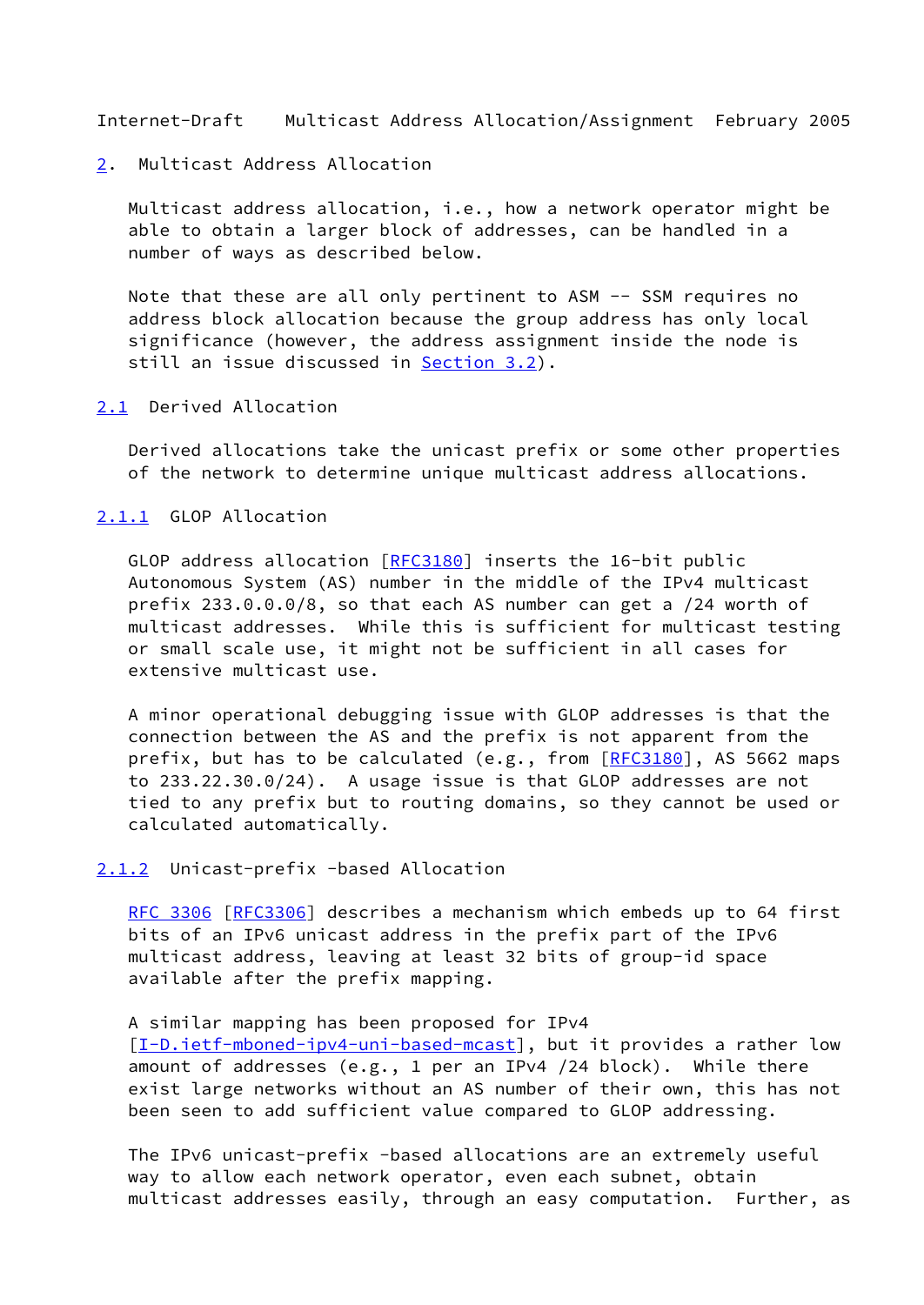<span id="page-4-1"></span> the IPv6 multicast header also includes the scope value [\[RFC3513](https://datatracker.ietf.org/doc/pdf/rfc3513)], multicast groups of smaller scope can also be used with the same mapping.

The IPv6 Embedded RP technique [\[RFC3956](https://datatracker.ietf.org/doc/pdf/rfc3956)], used with Protocol Independent Multicast - Sparse Mode (PIM-SM), further leverages the unicast prefix based allocations, by embedding the unicast prefix and interface identifier of the PIM-SM Rendezvous Point (RP) in the prefix. This provides all the necessary information needed to the routing systems to run the group in either inter- or intra-domain operation. A difference to [RFC 3306](https://datatracker.ietf.org/doc/pdf/rfc3306) is, however, that the hosts cannot calculate their "multicast prefix" automatically, as the prefix depends on the decisions of the operator setting up the RP but rather requires an assignment method.

 All the IPv6 unicast-prefix -based allocation techniques provide sufficient amount of multicast address space for the network operators.

<span id="page-4-0"></span>[2.2](#page-4-0) Scope-relative Allocation

Administratively scoped multicast [[RFC2365](https://datatracker.ietf.org/doc/pdf/rfc2365)] is provided by two different means: under 239.0.0.0/8 in IPv4 or by 4-bit encoding in the IPv6 multicast address prefix [[RFC3513](https://datatracker.ietf.org/doc/pdf/rfc3513)].

 As IPv6 scope-relative allocations can be handled with unicast-prefix -based multicast addressing as described in [Section 2.1.2,](#page-3-4) and there is no need for separate scope-relative allocations, we'll just discuss IPv4 in this section.

 The IPv4 scope-relative prefix 239.0.0.0/8 is further divided to Local Scope (239.255.0.0/16) and Organization Local Scope (239.192.0.0/14); other parts of the administrative scopes are either reserved for expansion or undefined [\[RFC2365](https://datatracker.ietf.org/doc/pdf/rfc2365)].

 Topologies which act under a single administration can easily use the scoped multicast addresses for their internal groups. Groups which need to be shared between multiple routing domains (but not propagated through Internet) are more problematic and typically need an assignment of a global multicast address because their scope is undefined.

There is a large number of multicast applications (such as "Norton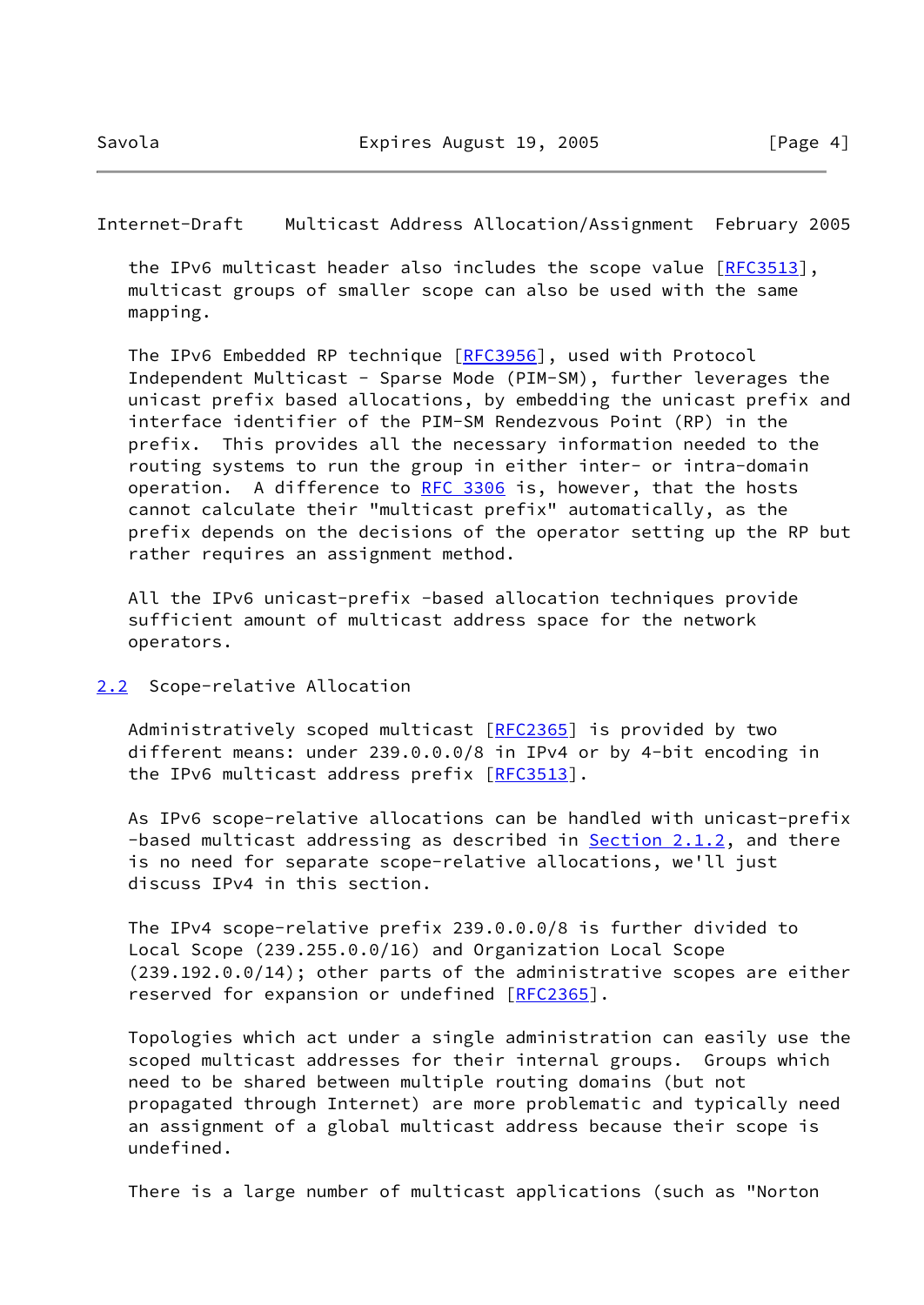Ghost") which are restricted either to a link or a site, but it is extremely undesirable to propagate them further (either to the rest of the site, or beyond the site). Typically many such applications have been given a static IANA address assignment; this makes it challenging to implement proper propagation limiting -- which could

| Savola | Expires August 19, 2005 | [Page 5] |
|--------|-------------------------|----------|
|        |                         |          |

<span id="page-5-1"></span>Internet-Draft Multicast Address Allocation/Assignment February 2005

 be easier if such applications could have been assigned specific scope-relative addresses instead. This is an area of further future work -- it might be able to mitigate this issue if there was more coordination inside the scope-relative allocation block.

## <span id="page-5-0"></span>[2.3](#page-5-0) Static IANA Allocation

 In some rare cases, some organizations may have been able to obtain static multicast address allocations directly from IANA. Typically these have been meant as a block of static assignments to multicast applications, as described in [Section 3.4](#page-7-0). In principle, IANA does not allocate multicast address blocks to the operators but GLOP or Unicast-prefix -based allocations should be used instead.

#### <span id="page-5-2"></span>[2.4](#page-5-2) Dynamic Allocation

[RFC 2908](https://datatracker.ietf.org/doc/pdf/rfc2908) [\[RFC2908](https://datatracker.ietf.org/doc/pdf/rfc2908)] proposed three different layers of multicast address allocation and assignment, where layers 3 (inter-domain allocation) and layer 2 (intra-domain allocation) could be applicable here. Multicast Address-Set Claim Protocol (MASC) [[RFC2909\]](https://datatracker.ietf.org/doc/pdf/rfc2909) is an example of the former, and Multicast Address Allocation Protocol (AAP) [[I-D.ietf-malloc-aap](#page-12-4)] (abandoned in 2000 due lack of interest and technical problems) is an example of the latter.

 Both of the proposed allocation protocols were quite complex, and have never been deployed or seriously implemented.

 It can be concluded that there are no dynamic multicast address allocation protocols, and other methods such as GLOP or unicast-prefix -based addressing should be used instead.

#### <span id="page-5-3"></span>[3](#page-5-3). Multicast Address Assignment

 For multicast address assignment, i.e., how an application learns the address it can use, or a node (or a set of nodes) learns an address it could use for an application, has a number of options as described below.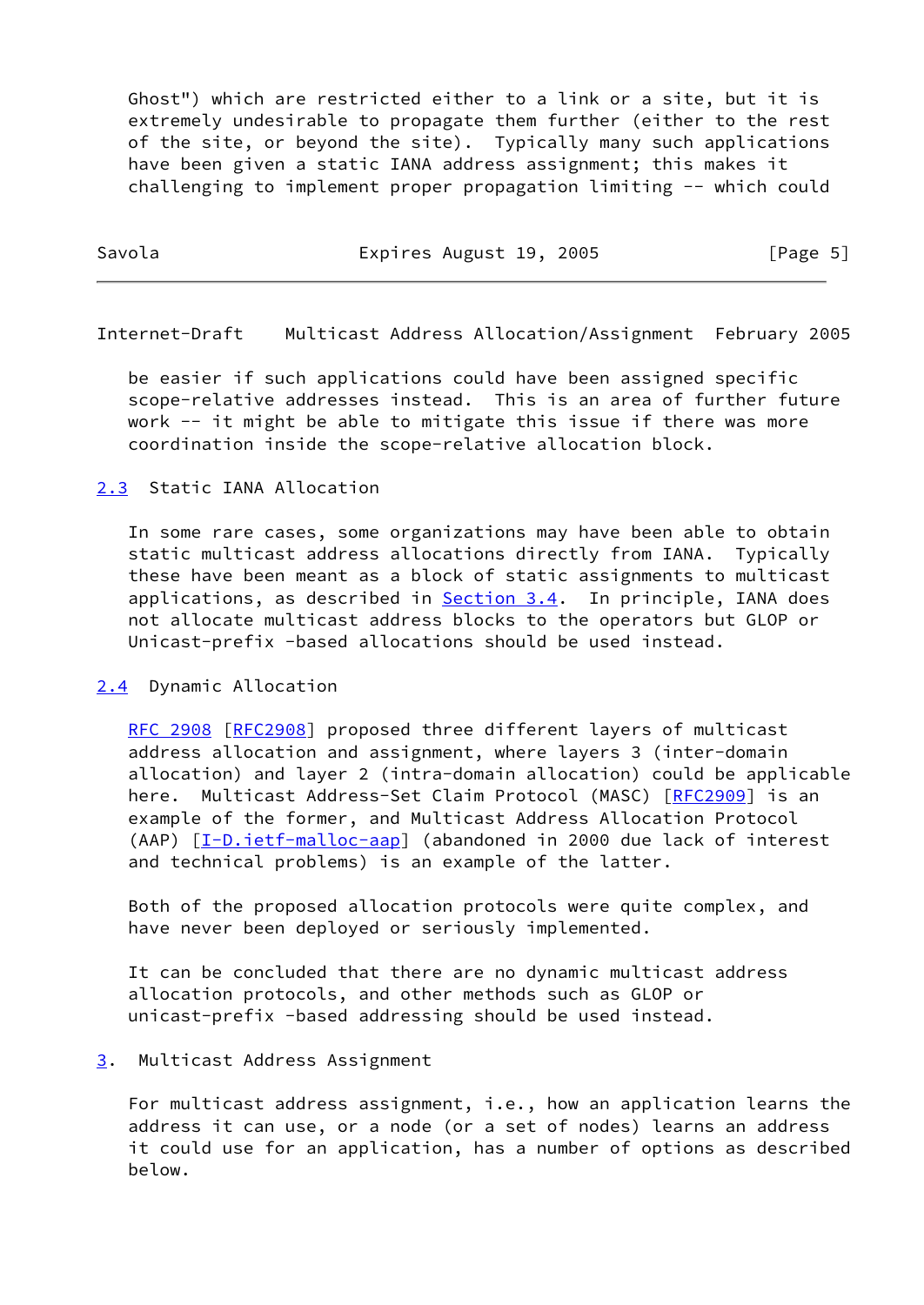Any IPv6 address assignment method should be aware of the guidelines for the assignment of the group-IDs for IPv6 multicast addresses [\[RFC3307](https://datatracker.ietf.org/doc/pdf/rfc3307)].

<span id="page-6-0"></span>[3.1](#page-6-0) Derived Assignment

 There are significantly fewer options for derived address assignment compared to derived allocation. Derived multicast assignment is only being specified for IPv6 link-scoped multicast [\[I-D.ietf-ipv6-link-scoped-mcast](#page-11-5)], where the EUI64 is embedded in the

| [Page 6] |
|----------|
|          |

<span id="page-6-2"></span>Internet-Draft Multicast Address Allocation/Assignment February 2005

 multicast address, providing a node with unique multicast addresses for link-local ASM communications.

<span id="page-6-1"></span>[3.2](#page-6-1) SSM Assignment inside the Node

 While the SSM multicast addresses have only local (to the node) significance, there is still a minor issue on how to assign the addresses between the applications running on the same node (or more precisely, an IP address).

 This assignment is not considered to be a problem because typically the addresses for the applications are selected manually or statically, but if done using an API, the API could check that the addresses do not conflict prior to assigning one.

<span id="page-6-3"></span>[3.3](#page-6-3) Manually Configured Assignment

 With manually configured assignment, the network operator which has a multicast address prefix assigns the multicast group addresses to the requesting nodes using a manual process.

 Typically the user or administrator which wants to use a multicast address for particular application requests an address from the network operator using phone, email, or similar means, and the network operator provides the user with a multicast address. Then the user/administrator of the node or application manually configures the application to use the assigned multicast address.

 This is a relatively simple process; it has been sufficient for certain applications which require manual configuration in any case, or which cannot or do not want to justify a static IANA assignment. The manual assignment works when the number of participants in a group is small, as each participant has to be manually configured.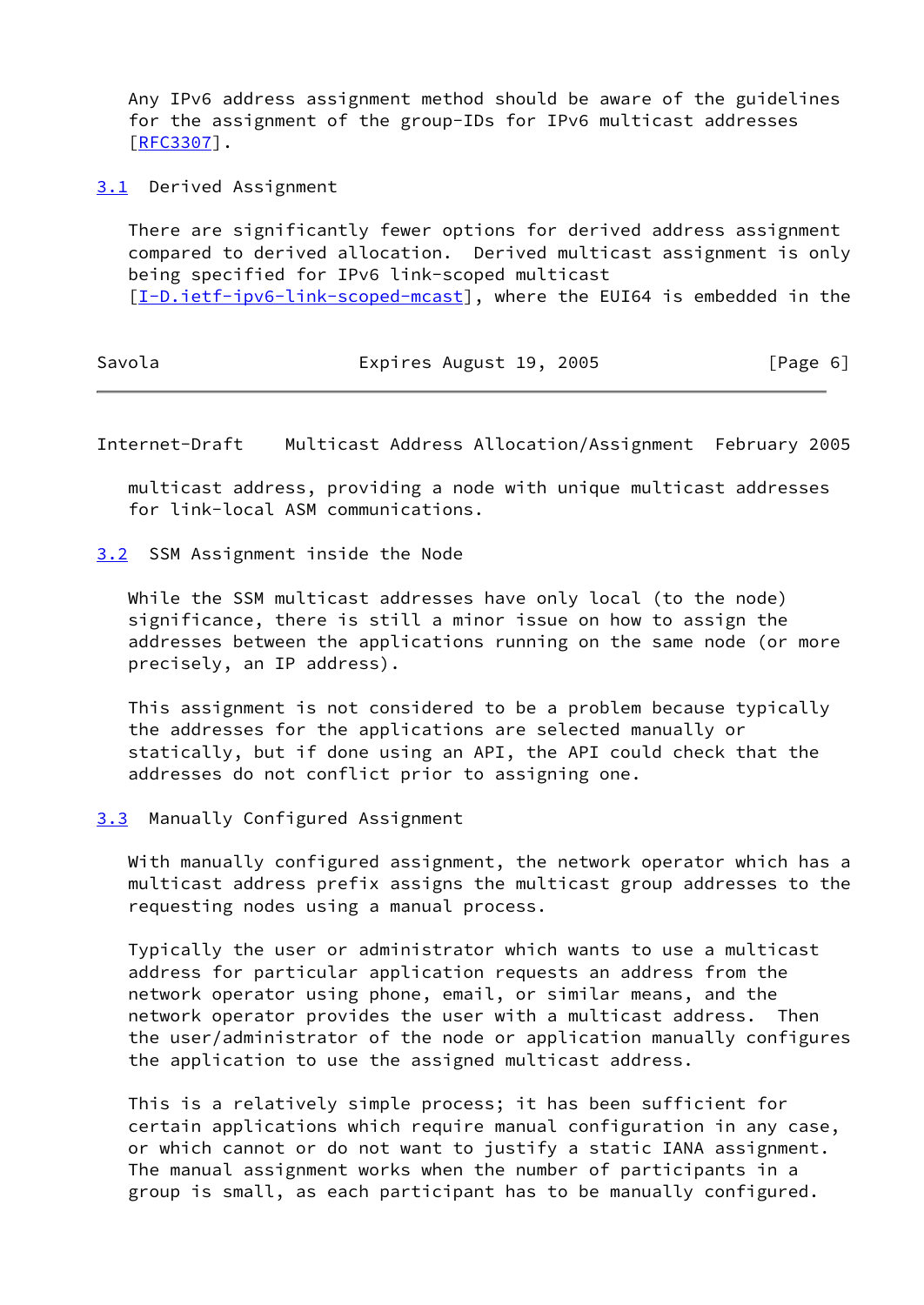This is the most commonly used technique when the multicast application does not have a static IANA assignment.

<span id="page-7-0"></span>[3.4](#page-7-0) Static IANA Assignment

 In contrast to manually configured assignment, as described above, static IANA assignment refers to getting a globally unique assignment for the particular application directly from IANA. Guidelines for IANA are described in [[I-D.ietf-mboned-rfc3171bis\]](#page-11-6).

 This is seen as lucrative because it's the simplest approach for application developers because they can then hard-code the multicast address, requiring no lease of the usable multicast address, and likewise the client applications do not need to perform any kind of

| Savola | Expires August 19, 2005 | [Page 7] |
|--------|-------------------------|----------|
|--------|-------------------------|----------|

<span id="page-7-2"></span>Internet-Draft Multicast Address Allocation/Assignment February 2005

 service discovery (but depending on hard-coded addresses). However, this is a bad approach architecturally, as we should focus on enhancing and deploying service discovery and address assignment (as needed) instead of encouraging a "land-grab" of multicast addresses.

 In summary, there are applications which have obtained a static IANA assignment, some of which are really needed, and some of which probably should not have been granted.

<span id="page-7-1"></span>[3.5](#page-7-1) Dynamic Assignments

 The layer 1 of [RFC 2908 \[RFC2908](https://datatracker.ietf.org/doc/pdf/rfc2908)] described dynamic assignment from Multicast Address Allocation Servers (MAAS) to applications and nodes, with Multicast Address Dynamic Client Allocation Protocol (MADCAP) [\[RFC2730](https://datatracker.ietf.org/doc/pdf/rfc2730)] as examples. Since then, there has been a proposal for DHCPv6 assignment [\[I-D.jdurand-assign-addr-ipv6-multicast-dhcpv6](#page-13-1)].

 Based on a multicast prefix, it would be rather straightforward to deploy a dynamic assignment protocol which would lease group addresses to the applications wishing to use multicast. For example, only few have implemented MADCAP, and it's not significantly deployed. Moreover, it is not clear how widely for example the APIs for communication between the multicast application and the MADCAP client operating at the host have been implemented [[RFC2771\]](https://datatracker.ietf.org/doc/pdf/rfc2771).

 An entirely different approach is Session Announcement Protocol (SAP) [\[RFC2974](https://datatracker.ietf.org/doc/pdf/rfc2974)]. In addition to advertising global multicast sessions, the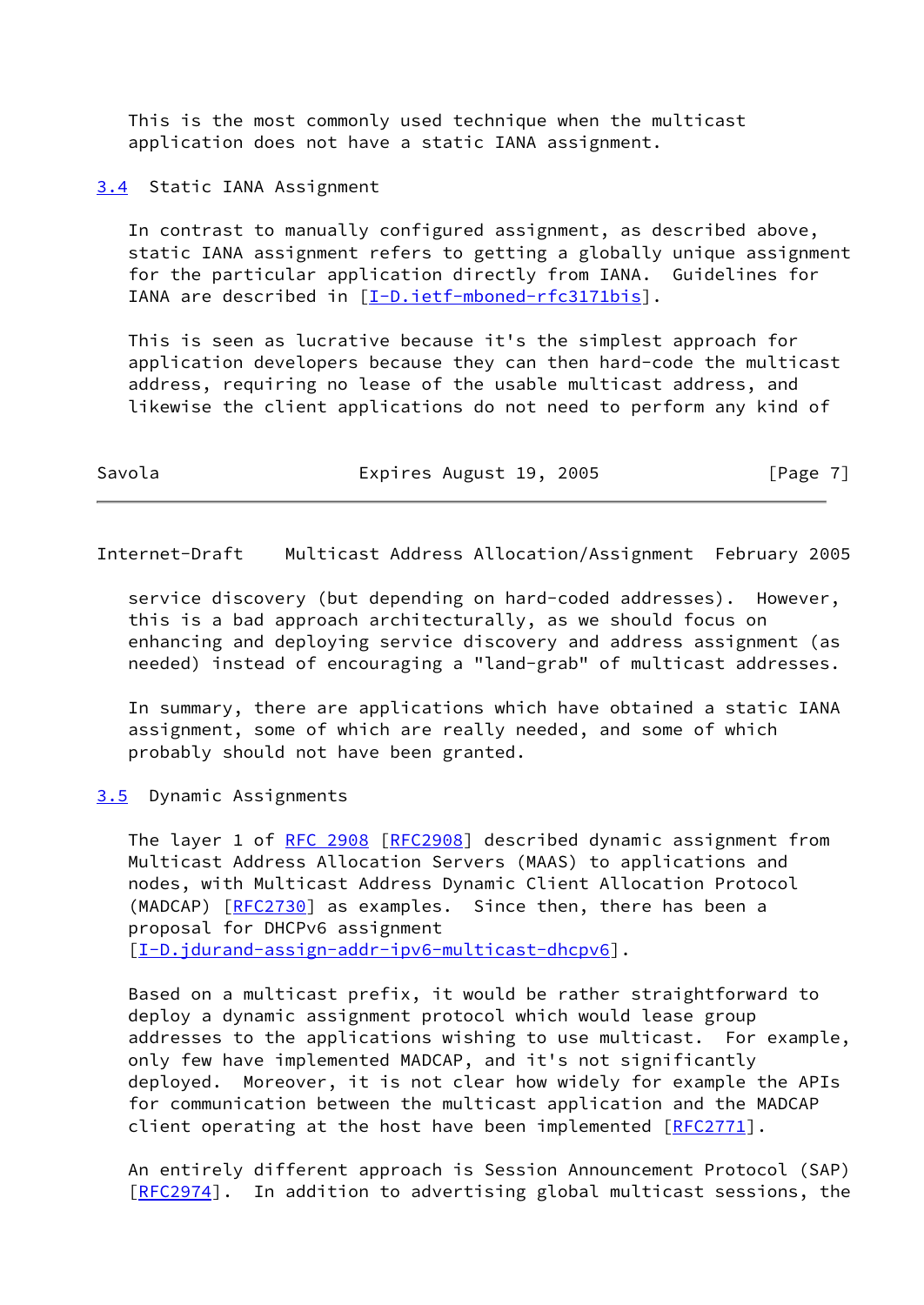protocol also has associated ranges of addresses for both IPv4 and IPv6 which can be used by SAP-aware applications to create new groups and new group addresses. It is a rather tedious process to create a session (and obtain an address) this way which is why it isn't done all that often. (Note that the IPv6 SAP address is unroutable in the inter-domain multicast.)

A conclusion about dynamic assignment protocols is that:

- 1. multicast is not significantly attractive in the first place,
- 2. very many applications have a static IANA assignment and thus require no dynamic or manual assignment,
- 3. those that cannot be easily satisfied with IANA or manual assignment (i.e., where dynamic assignment would be desirable) are rather marginal, or
- 4. that there are other gaps why dynamic assignments are not seen as a useful approach (for example, issues related to service

| Savola | Expires August 19, 2005 | [Page 8] |
|--------|-------------------------|----------|
|        |                         |          |

<span id="page-8-1"></span>Internet-Draft Multicast Address Allocation/Assignment February 2005

discovery/rendezvous).

 In consequence, more work on rendezvous/service discovery will be needed to make dynamic assignment more useful.

<span id="page-8-0"></span>[4](#page-8-0). Summary and Future Directions

 This section summarizes the mechanisms and analysis discussed in this memo, and presents some potential future directions.

<span id="page-8-2"></span>[4.1](#page-8-2) Prefix Allocation

Summary of prefix allocation methods for ASM is in Figure 1.

|     | Sect.   Prefix allocation method                | IPv4 | IPv6            |
|-----|-------------------------------------------------|------|-----------------|
|     | $\vert$ 2.1.1   Derived: GLOP                   | Yes  | $ $ NoNeed $* $ |
|     | 2.1.2   Derived: Unicast-prefix -based  No -yet |      | Yes             |
|     | 2.2   Separate Scope-relative                   | Yes  | NoNeed*         |
|     | 2.3   Static IANA allocation                    | No.  | No              |
| 2.4 | Dynamic allocation protocols                    | No.  | No              |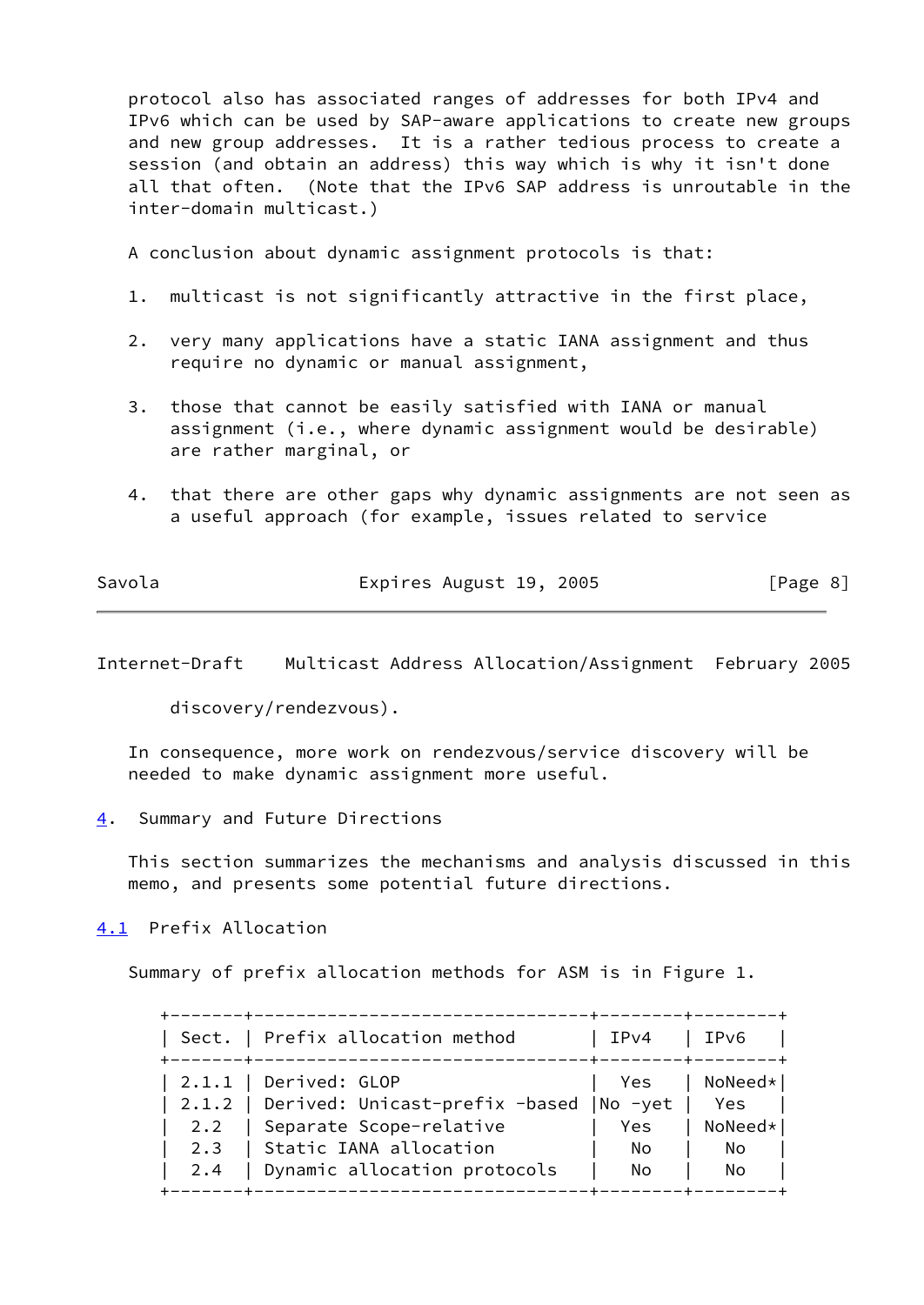$*$  = the need satisfied by IPv6 unicast-prefix -based allocation.

#### Figure 1

- o Only ASM is affected by the assignment/allocation issues (however, both ASM and SSM have roughly the same address discovery issues).
- o GLOP allocations seem to provide a sufficient IPv4 multicast allocation mechanism for now, but could be extended in future. Scope-relative allocations provide the opportunity for internal IPv4 allocations.
- o Unicast-prefix -based addresses and the derivatives provide good allocation strategy with IPv6, also for scoped multicast addresses.
- o Dynamic allocations are a too complex and unnecessary mechanism.
- o Static IANA allocations are an architecturally unacceptable approach.

| Expires August 19, 2005<br>Savola | [Page 9] |  |
|-----------------------------------|----------|--|
|-----------------------------------|----------|--|

<span id="page-9-1"></span>Internet-Draft Multicast Address Allocation/Assignment February 2005

<span id="page-9-0"></span>[4.2](#page-9-0) Address Assignment

Summary of address assignment methods is in Figure 2.

|     | Sect.   Address assignment method | IPv4                    | IPv6 |
|-----|-----------------------------------|-------------------------|------|
| 3.1 | Derived: link-scope addresses     | Nο                      | Yes  |
| 3.2 | SSM (inside the node)             | Yes                     | Yes  |
| 3.3 | Manual assignment                 | Yes                     | Yes  |
| 3.4 | Static IANA assignment            | LastResort   LastResort |      |
| 3.5 | Dynamic assignment protocols      | Yes.                    | Yes  |

### Figure 2

- o Manually configured assignment is what's typically done today, and works to a sufficient degree in smaller scale.
- o Static IANA assignment has been done extensively in the past, but it needs to be tightened down to prevent problems caused by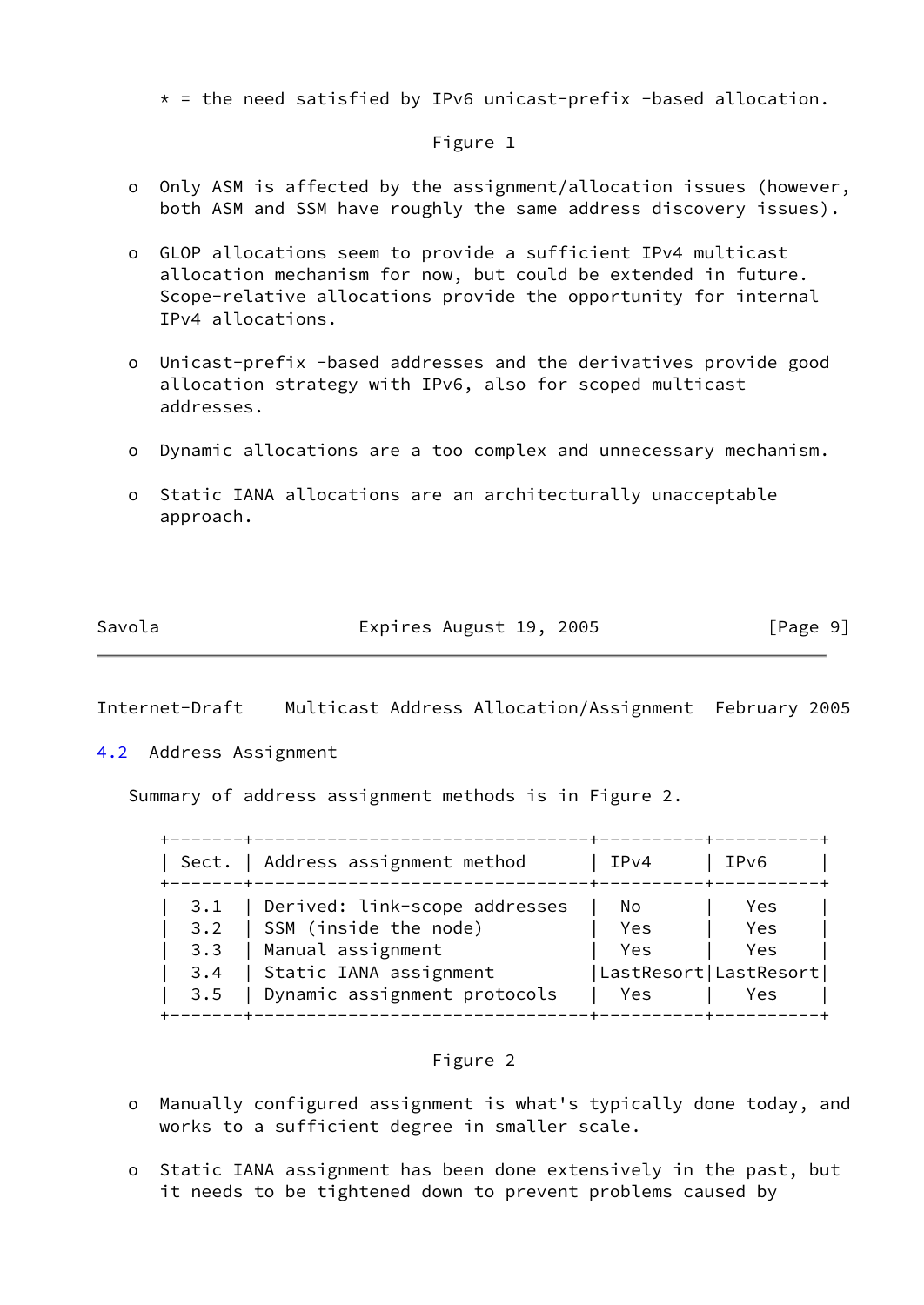"land-grabbing".

- o Dynamic assignment, e.g., using MADCAP have been implemented, but there is no wide deployment, so a solution is there -- but either there are other gaps in the multicast architecture or there is no need for it in the first place, when manual configuration is possible, and static IANA assignments are still there. Assignments using SAP also exist but are not common; global SAP assignment is unfeasible with IPv6.
- o Derived assignments are only applicable in a fringe case of link-scoped multicast.
- <span id="page-10-0"></span>[4.3](#page-10-0) Future Actions
	- o Multicast address discovery/"rendezvous" needs to be analyzed at more length, and an adequate solution provided; the result also needs to be written down to be shown to the IANA static assignment requestors. See [\[I-D.savola-mboned-address-discovery-problems](#page-13-2)] and [Appendix B](#page-14-1) for more.
	- o IPv6 multicast DAD and/or multicast prefix communication mechanisms should be analyzed (e.g., [[I-D.jdurand-ipv6-multicast-ra\]](#page-13-3)): whether there is demand or not, and specify if yes.

| Savola | Expires August 19, 2005 | [Page 10] |
|--------|-------------------------|-----------|

<span id="page-10-2"></span>Internet-Draft Multicast Address Allocation/Assignment February 2005

- o The IETF should consider whether to specify more ranges of the IPv4 scope-relative address space for static allocation for applications which should not be routed over the Internet (such as backup software, etc.  $-$  so that these wouldn't need to use global addresses which should never leak in any case).
- o The IETF should seriously consider its static IANA allocations policy, e.g., "locking it down" to a stricter policy (like "IETF Consensus") and looking at developing the discovery/rendezvous functions, if necessary.
- <span id="page-10-1"></span>[5](#page-10-1). Acknowledgements

 Tutoring a couple multicast-related papers, the latest by Kaarle Ritvanen [\[RITVANEN](#page-14-3)] convinced the author that the up-to-date multicast address assignment/allocation documentation is necessary.

Multicast address allocations/assignments were discussed at the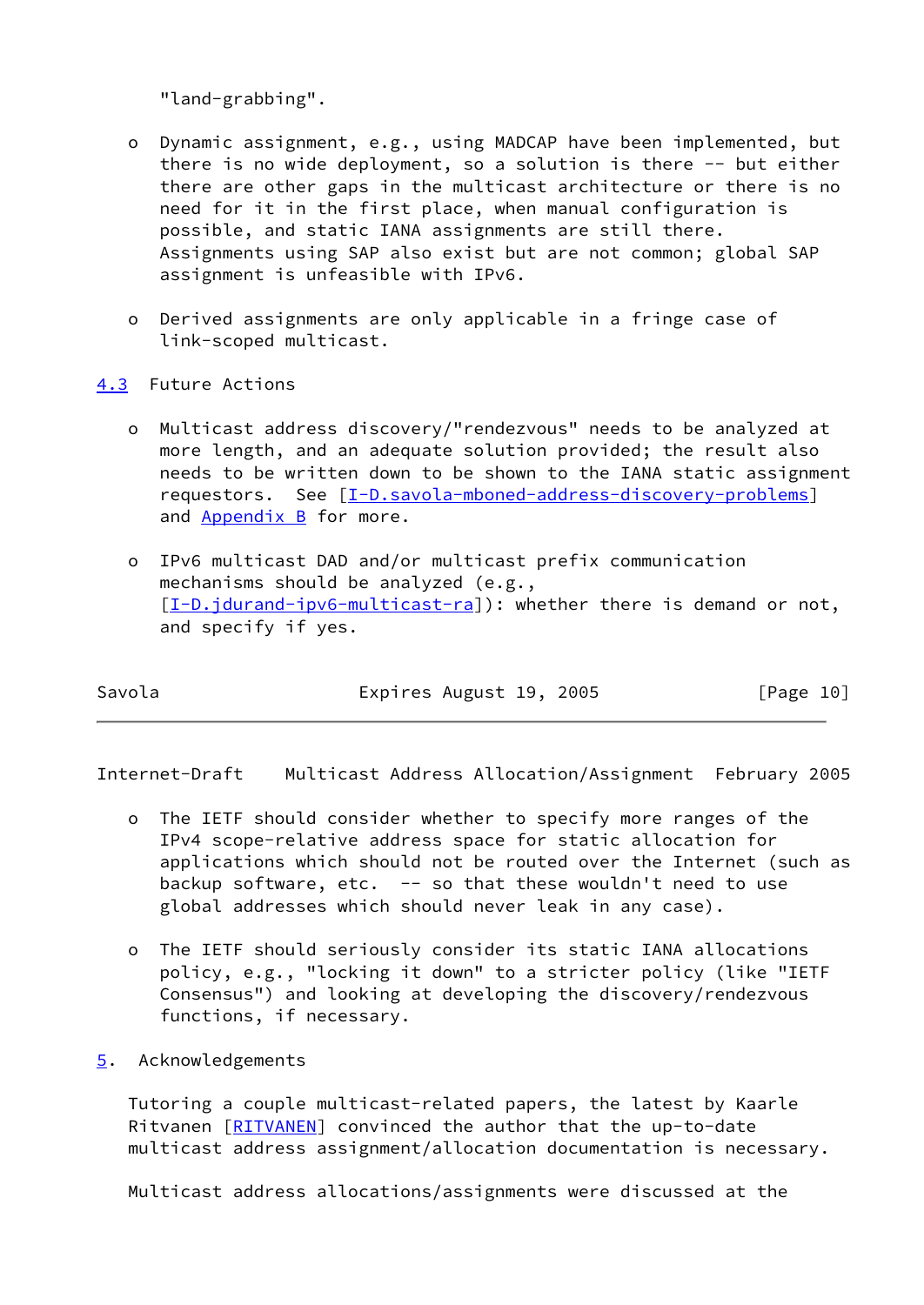MBONED WG session at IETF59 [\[MBONED-IETF59](#page-13-4)].

 Dave Thaler, James Lingard, and Beau Williamson provided useful feedback for the preliminary version of this memo. Myung-Ki Shin and Jerome Durand also suggested improvements.

<span id="page-11-0"></span>[6](#page-11-0). IANA Considerations

 This memo includes no request to IANA, but as the allocation and assignment of multicast addresses are related to IANA functions, it wouldn't hurt if the IANA reviewed this entire memo.

IANA considerations in sections  $4.1.1$  and  $4.1.2$  of  $[RFC2908]$  $[RFC2908]$  still apply to the administratively scoped prefixes.

(RFC-editor: please remove this section at publication.)

<span id="page-11-1"></span>[7](#page-11-1). Security Considerations

 This memo only describes different approaches to allocating and assigning multicast addresses, and this has no security considerations; the security analysis of the mentioned protocols is out of scope of this memo.

 Obviously, especially the dynamic assignment protocols are inherently vulnerable to resource exhaustion attacks, as discussed e.g., in [\[RFC2730](https://datatracker.ietf.org/doc/pdf/rfc2730)].

| Savola | Expires August 19, 2005 |  |  |  | [Page 11] |  |
|--------|-------------------------|--|--|--|-----------|--|
|--------|-------------------------|--|--|--|-----------|--|

<span id="page-11-3"></span>Internet-Draft Multicast Address Allocation/Assignment February 2005

<span id="page-11-2"></span>[8](#page-11-2). References

<span id="page-11-4"></span>[8.1](#page-11-4) Normative References

<span id="page-11-5"></span>[I-D.ietf-ipv6-link-scoped-mcast]

 Park, J., "Link Scoped IPv6 Multicast Addresses", Internet-Draft [draft-ietf-ipv6-link-scoped-mcast-08](https://datatracker.ietf.org/doc/pdf/draft-ietf-ipv6-link-scoped-mcast-08), December 2004.

<span id="page-11-6"></span>[I-D.ietf-mboned-rfc3171bis]

 Albanna, Z., Almeroth, K., Cotton, M. and D. Meyer, "IANA Guidelines for IPv4 Multicast Address Assignments", Internet-Draft [draft-ietf-mboned-rfc3171bis-02](https://datatracker.ietf.org/doc/pdf/draft-ietf-mboned-rfc3171bis-02), March 2004.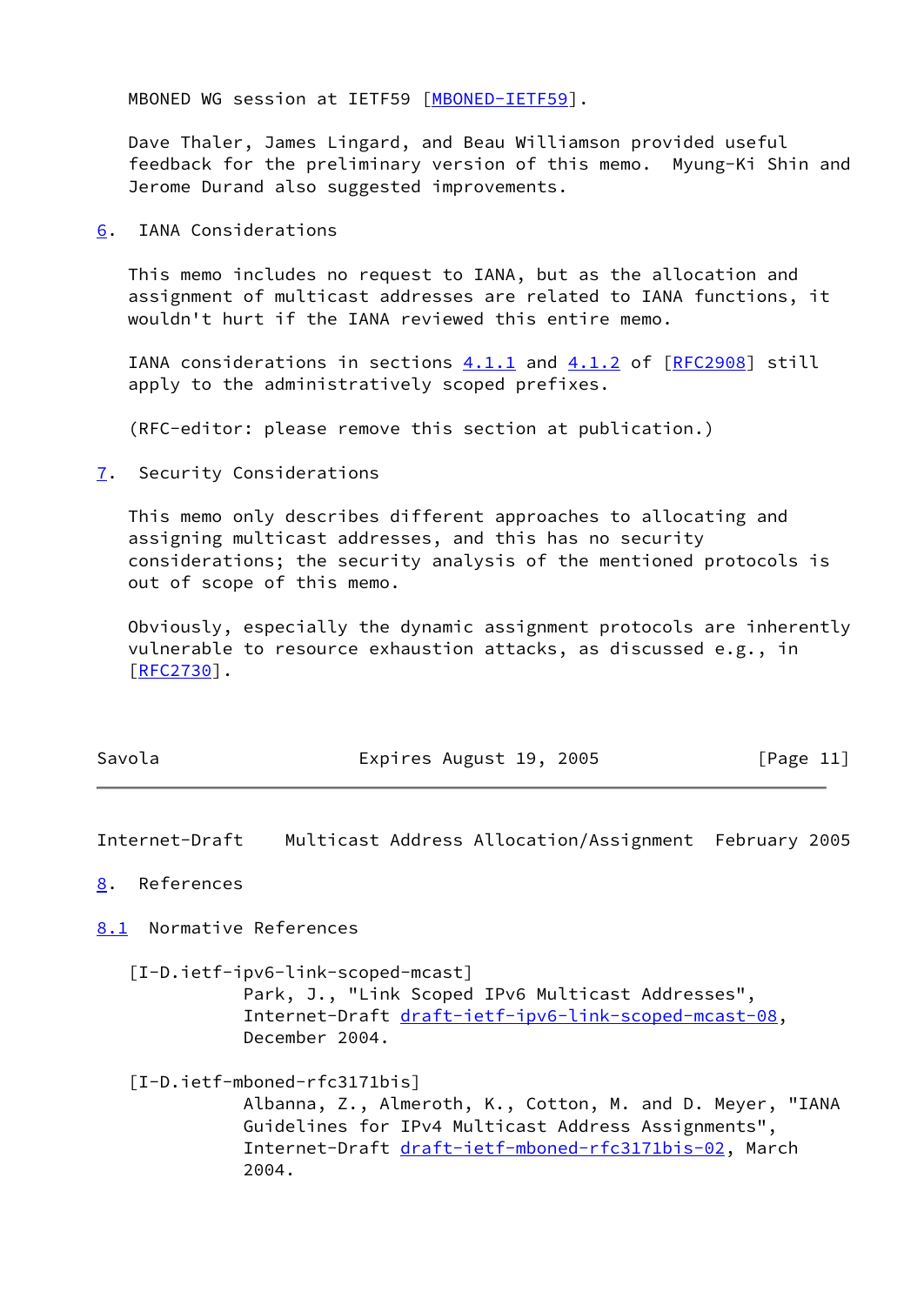- <span id="page-12-1"></span> [I-D.ietf-ssm-arch] Holbrook, H. and B. Cain, "Source-Specific Multicast for IP", Internet-Draft [draft-ietf-ssm-arch-06](https://datatracker.ietf.org/doc/pdf/draft-ietf-ssm-arch-06), September 2004.
- [RFC2365] Meyer, D., "Administratively Scoped IP Multicast", [BCP 23](https://datatracker.ietf.org/doc/pdf/bcp23), [RFC 2365,](https://datatracker.ietf.org/doc/pdf/rfc2365) July 1998.
- [RFC3180] Meyer, D. and P. Lothberg, "GLOP Addressing in 233/8", [BCP 53](https://datatracker.ietf.org/doc/pdf/bcp53), [RFC 3180,](https://datatracker.ietf.org/doc/pdf/rfc3180) September 2001.
- [RFC3306] Haberman, B. and D. Thaler, "Unicast-Prefix-based IPv6 Multicast Addresses", [RFC 3306](https://datatracker.ietf.org/doc/pdf/rfc3306), August 2002.
- [RFC3307] Haberman, B., "Allocation Guidelines for IPv6 Multicast Addresses", [RFC 3307,](https://datatracker.ietf.org/doc/pdf/rfc3307) August 2002.
- [RFC3513] Hinden, R. and S. Deering, "Internet Protocol Version 6 (IPv6) Addressing Architecture", [RFC 3513,](https://datatracker.ietf.org/doc/pdf/rfc3513) April 2003.
- [RFC3956] Savola, P. and B. Haberman, "Embedding the Rendezvous Point (RP) Address in an IPv6 Multicast Address", [RFC 3956,](https://datatracker.ietf.org/doc/pdf/rfc3956) November 2004.
- <span id="page-12-5"></span><span id="page-12-0"></span>[8.2](#page-12-0) Informative References
	- [I-D.iab-dns-choices] Faltstrom, P. and R. Austein, "Design Choices When Expanding DNS", Internet-Draft [draft-iab-dns-choices-00](https://datatracker.ietf.org/doc/pdf/draft-iab-dns-choices-00), October 2004.
	- [I-D.ietf-malloc-aap] Handley, M. and S. Hanna, "Multicast Address Allocation

<span id="page-12-4"></span>

| Savola | Expires August 19, 2005 | [Page 12] |
|--------|-------------------------|-----------|
|--------|-------------------------|-----------|

Protocol (AAP)", June 2000.

- <span id="page-12-3"></span> [I-D.ietf-mboned-ipv4-uni-based-mcast] Thaler, D., "Unicast-Prefix-based IPv4 Multicast Addresses", Internet-Draft [draft-ietf-mboned-ipv4-uni-based-mcast-02,](https://datatracker.ietf.org/doc/pdf/draft-ietf-mboned-ipv4-uni-based-mcast-02) October 2004.
- <span id="page-12-2"></span> [I-D.ietf-mboned-ipv6-multicast-issues] Savola, P., "IPv6 Multicast Deployment Issues",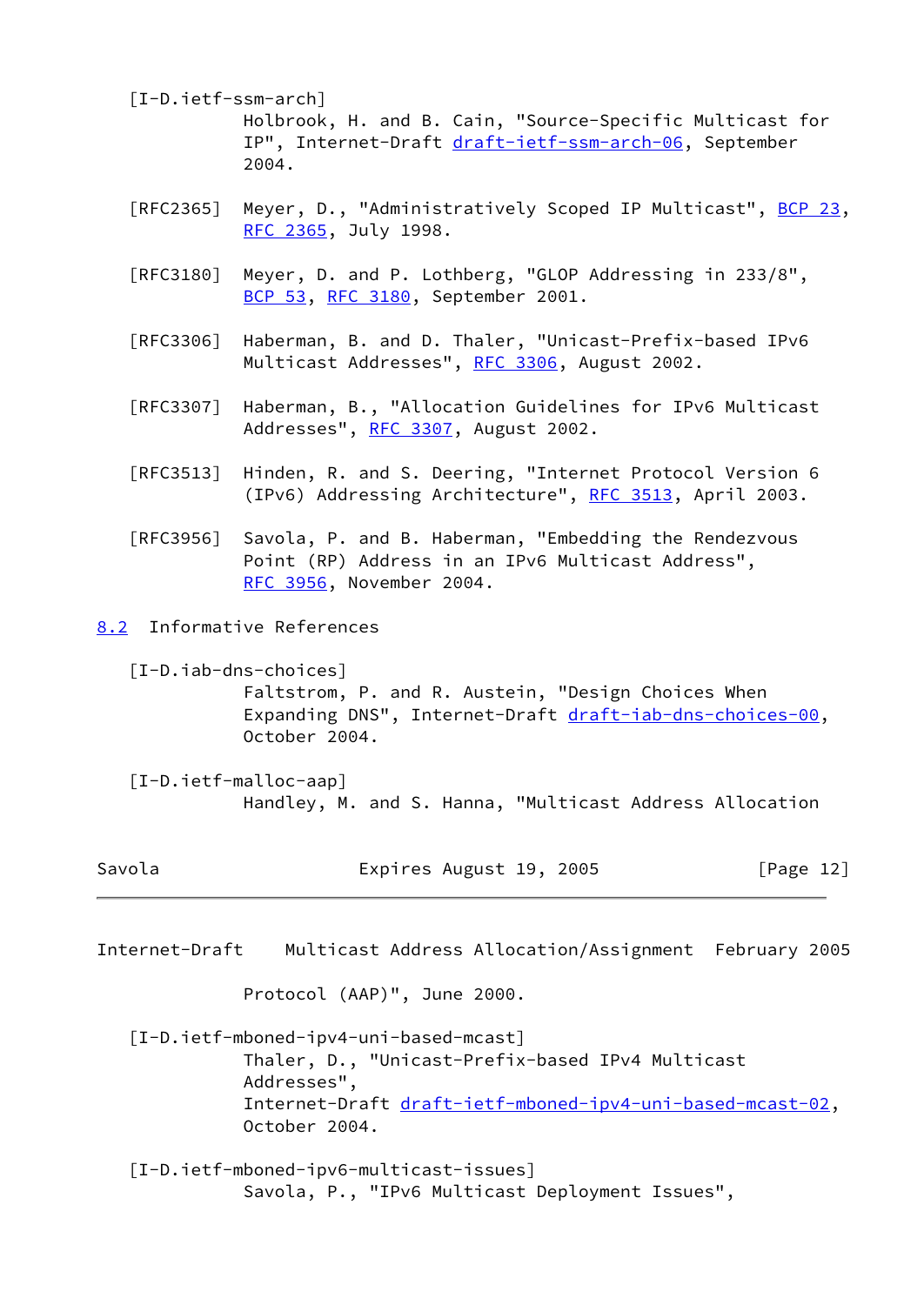<span id="page-13-5"></span><span id="page-13-3"></span><span id="page-13-1"></span> Internet-Draft [draft-ietf-mboned-ipv6-multicast-issues-01,](https://datatracker.ietf.org/doc/pdf/draft-ietf-mboned-ipv6-multicast-issues-01) September 2004. [I-D.jdurand-assign-addr-ipv6-multicast-dhcpv6] Durand, J., "IPv6 multicast address assignment with DHCPv6", Internet-Draft [draft-jdurand-assign-addr-ipv6-multicast-dhcpv6-00](https://datatracker.ietf.org/doc/pdf/draft-jdurand-assign-addr-ipv6-multicast-dhcpv6-00) , June 2004. [I-D.jdurand-ipv6-multicast-ra] Durand, J. and P. Savola, "Route Advertisement Option for IPv6 Multicast Prefixes", Internet-Draft [draft-jdurand-ipv6-multicast-ra-00,](https://datatracker.ietf.org/doc/pdf/draft-jdurand-ipv6-multicast-ra-00) February 2005. [I-D.palet-v6ops-tun-auto-disc] Palet, J. and M. Diaz, "Analysis of IPv6 Tunnel End-point Discovery Mechanisms", Internet-Draft [draft-palet-v6ops-tun-auto-disc-03,](https://datatracker.ietf.org/doc/pdf/draft-palet-v6ops-tun-auto-disc-03) January 2005. [I-D.savola-mboned-address-discovery-problems] Savola, P., "Lightweight Multicast Address Discovery Problem Space", Internet-Draft [draft-savola-mboned-address-discovery-problems-00](https://datatracker.ietf.org/doc/pdf/draft-savola-mboned-address-discovery-problems-00) , February 2005. [MBONED-IETF59] "MBONED WG session at IETF59", <[http://www.ietf.org/proceedings/04mar/172.htm>](http://www.ietf.org/proceedings/04mar/172.htm). [RFC2131] Droms, R., "Dynamic Host Configuration Protocol", [RFC 2131,](https://datatracker.ietf.org/doc/pdf/rfc2131) March 1997. [RFC2608] Guttman, E., Perkins, C., Veizades, J. and M. Day, "Service Location Protocol, Version 2", [RFC 2608,](https://datatracker.ietf.org/doc/pdf/rfc2608) June 1999.

<span id="page-13-0"></span>

<span id="page-13-4"></span><span id="page-13-2"></span>Savola Expires August 19, 2005 [Page 13]

Internet-Draft Multicast Address Allocation/Assignment February 2005

- [RFC2730] Hanna, S., Patel, B. and M. Shah, "Multicast Address Dynamic Client Allocation Protocol (MADCAP)", [RFC 2730](https://datatracker.ietf.org/doc/pdf/rfc2730), December 1999.
- [RFC2771] Finlayson, R., "An Abstract API for Multicast Address Allocation", [RFC 2771](https://datatracker.ietf.org/doc/pdf/rfc2771), February 2000.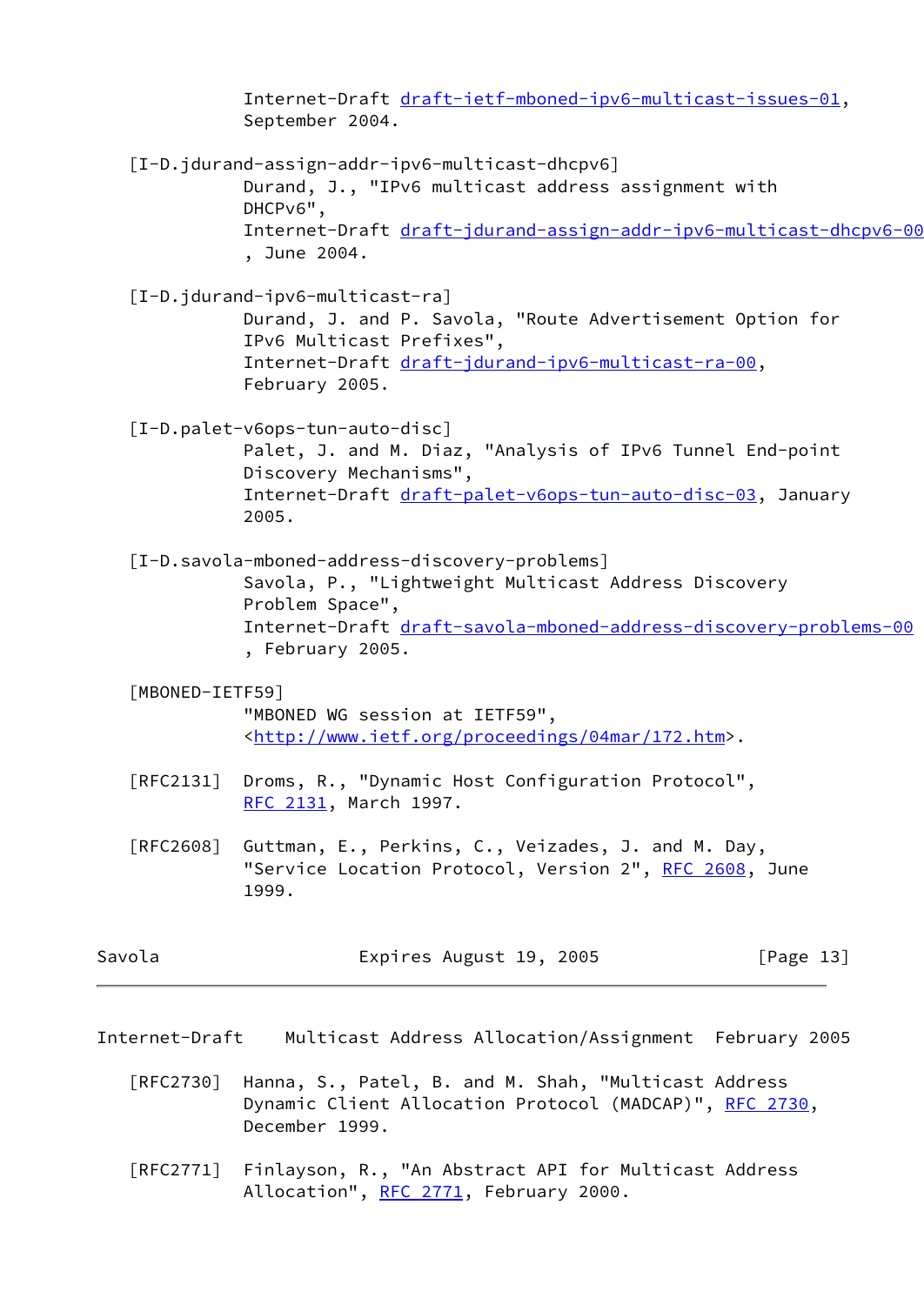- [RFC2908] Thaler, D., Handley, M. and D. Estrin, "The Internet Multicast Address Allocation Architecture", [RFC 2908,](https://datatracker.ietf.org/doc/pdf/rfc2908) September 2000.
- [RFC2909] Radoslavov, P., Estrin, D., Govindan, R., Handley, M., Kumar, S. and D. Thaler, "The Multicast Address-Set Claim (MASC) Protocol", [RFC 2909](https://datatracker.ietf.org/doc/pdf/rfc2909), September 2000.
- [RFC2974] Handley, M., Perkins, C. and E. Whelan, "Session Announcement Protocol", [RFC 2974,](https://datatracker.ietf.org/doc/pdf/rfc2974) October 2000.
- [RFC3315] Droms, R., Bound, J., Volz, B., Lemon, T., Perkins, C. and M. Carney, "Dynamic Host Configuration Protocol for IPv6 (DHCPv6)", [RFC 3315](https://datatracker.ietf.org/doc/pdf/rfc3315), July 2003.

### <span id="page-14-3"></span>[RITVANEN]

 Ritvanen, K., "Multicast Routing and Addressing", HUT Report, Seminar on Internetworking, May 2004, <[http://www.tml.hut.fi/Studies/T-110.551/2004/papers/>](http://www.tml.hut.fi/Studies/T-110.551/2004/papers/).

Author's Address

 Pekka Savola CSC - Scientific Computing Ltd. Espoo Finland

Email: psavola@funet.fi

<span id="page-14-0"></span>[Appendix A.](#page-14-0) Open Issues

 (This section will be removed or merged with the rest before publication..)

 o Is the case for IPv4 Unicast-Prefix Base Multicast addressing sufficiently strong, or could those organizations just get an AS number themselves if they really wanted to do multicast?

Savola **Expires August 19, 2005** [Page 14]

<span id="page-14-2"></span>Internet-Draft Multicast Address Allocation/Assignment February 2005

<span id="page-14-1"></span>[Appendix B.](#page-14-1) Multicast Address Discovery

 [[ NOTE IN DRAFT: the intent of this section has been mostly superceded by  $[\underline{I-D.savola-mbond-address-discovery-problems}]$  and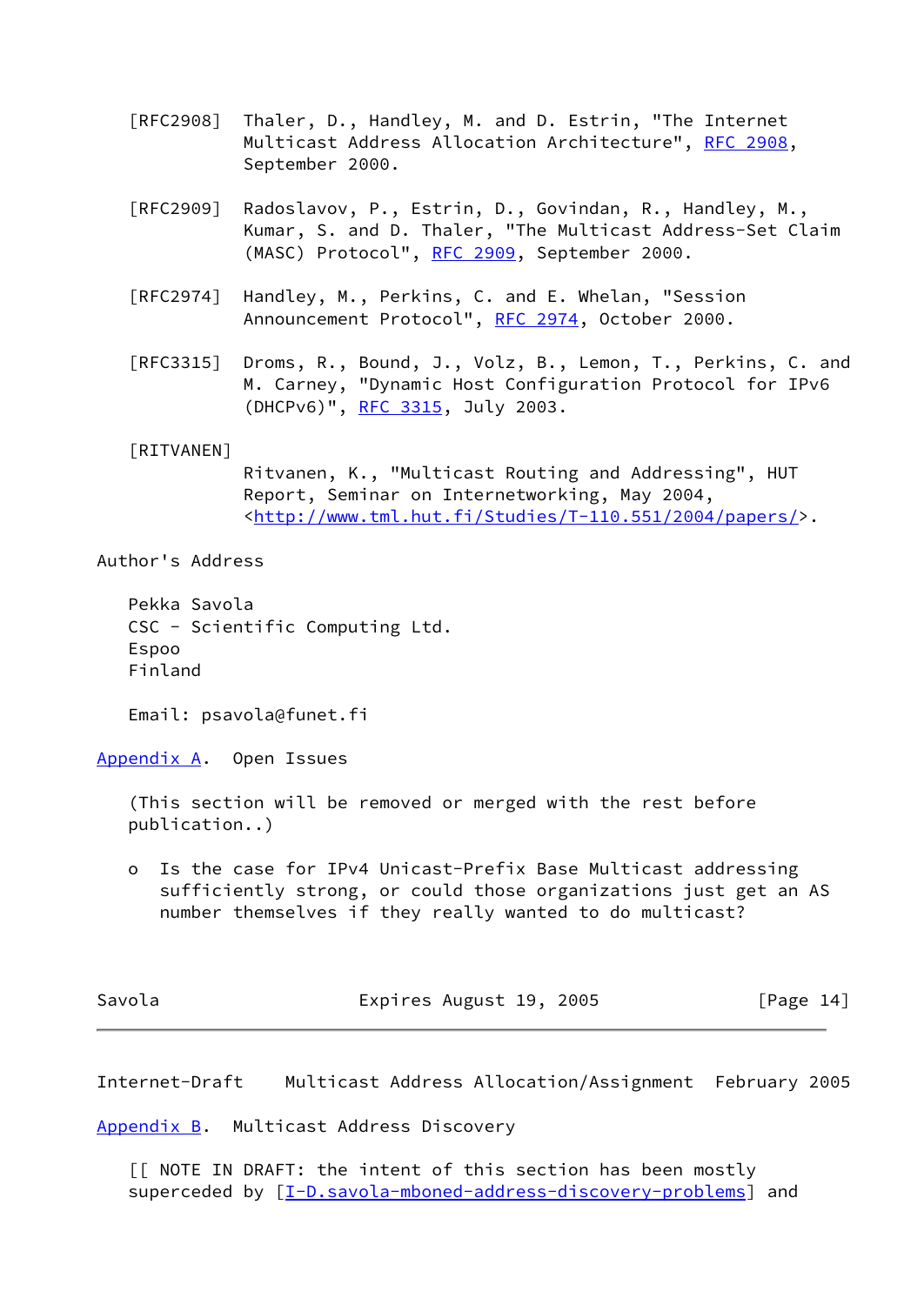therefore it is put in the appendix, with pending removal in the future.

As was noted in **Section 3**, multicast address discovery (i.e., service discovery or "rendezvous") is a problem with multicast address assignment. In particular, an acceptable mechanism (mechanisms such as Service Location Protocol (SLP) [[RFC2608\]](https://datatracker.ietf.org/doc/pdf/rfc2608) seem to have been considered too complex) seems to be missing which the hosts wishing to participate in a group could use to find the address of that group [\[MBONED-IETF59](#page-13-4)].

 It is worth noting that as long as not deploying an address assignment and service discovery protocols/mechanisms means that one can get a static address assignment from IANA, there is little interest from the application developers to actually do anything except try to get the assignment from IANA. Conclusion: if we want to use non-IANA processes, the assignments must be either forbidden completely, or made sufficiently difficult that it's easier for the application developers to take another route if a feasible mechanism is available.

There are two issues in the service discovery:

- 1. The session initiator being able to publish the session somehow, and
- 2. The session participants finding out about the session (rather than creating their own).

When manually configured or static IANA assignments are used, 1) should be relatively straightforward (if something needs to be manually configured or statically assigned, putting it e.g., in DNS should not be a problem). However, this is still more complex for dynamic or derived assignments because it implies that the host or the application has the right to make that publication on its own, rather than through a manual process by an administrator.

 2) is always a challenge, but could leverage for example DNS (e.g., by relying on using SRV records with the DNS search path, as described in  $[I-D.iab-dns-choice]$  and [\[I-D.palet-v6ops-tun-auto-disc](#page-13-5)]).

| Savola | Expires August 19, 2005 | [Page 15] |
|--------|-------------------------|-----------|
|--------|-------------------------|-----------|

<span id="page-15-0"></span>Internet-Draft Multicast Address Allocation/Assignment February 2005

Intellectual Property Statement